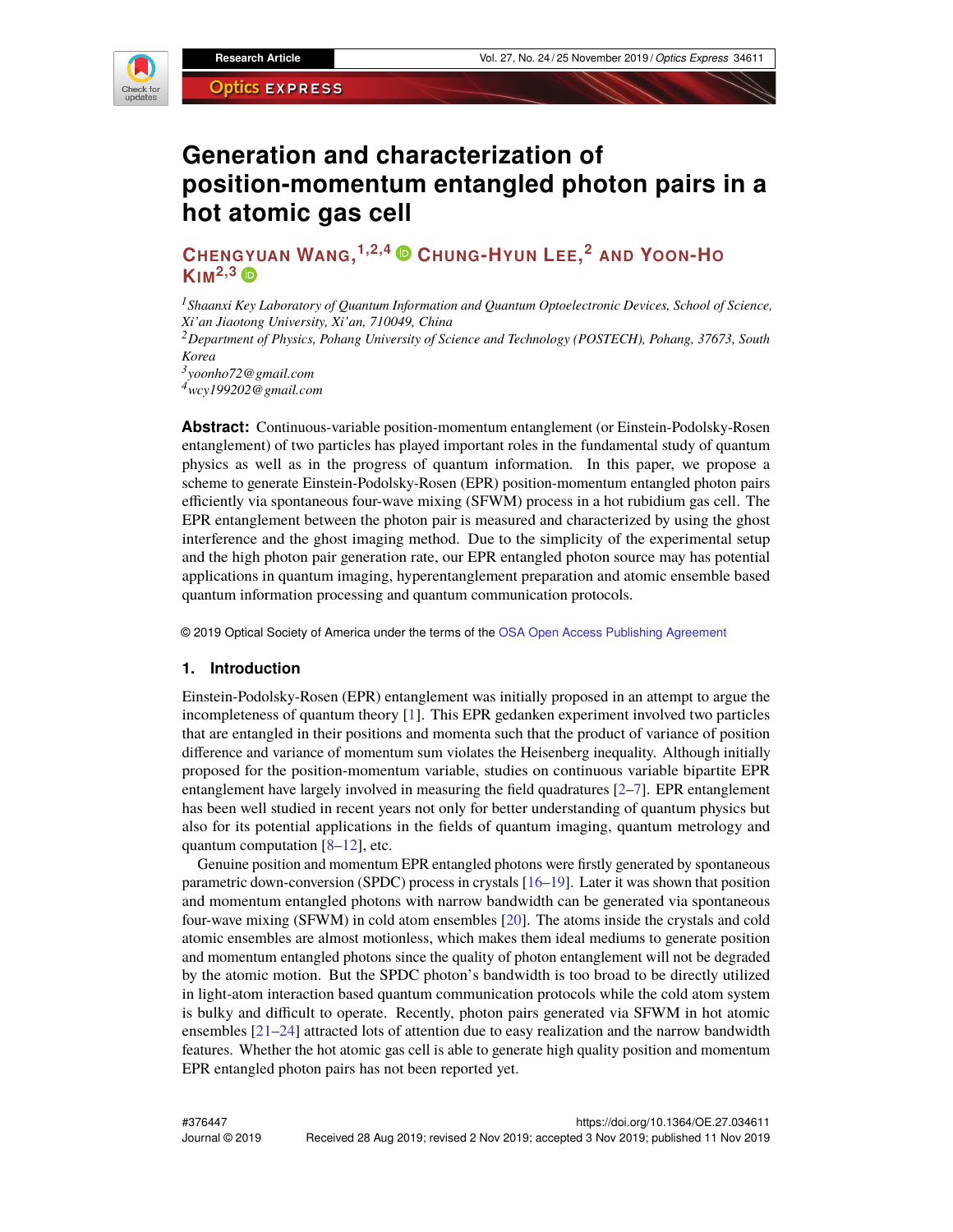In this paper, we exhibit the first experimental realization of high brightness EPR entangled photon pairs via ladder type SFWM in a hot  ${}^{87}$ Rb gas cell. The EPR position momentum entanglement is verified by quantum ghost interference and ghost imaging method [\[18](#page-5-10)[,20\]](#page-5-7), and the results show that the biphotons satisfy the inseparability criterion as well as the EPR steering criterion. The photon's bandwidth is much narrower than the SPDC source and the experimental requirements are greatly simplified compared with cold atom system, hence our position and momentum EPR entangled photon source can be widely applied to the atomic ensemble based quantum information processing and quantum communication protocols [\[13](#page-5-11)[–15\]](#page-5-12).

#### <span id="page-1-1"></span>**2. Experimental results and discussions**

The experimental setup is shown in Fig. [1.](#page-1-0) The vertically polarized pump and coupling beams counter propagate through a 20 mm long  ${}^{87}$ Rb vapor cell, which is heated to 65 °C. The pump beam (780 nm,  $\omega_p$ ) is blue detuned from  $\left[5S_{1/2}, F = 2\right) \rightarrow \left[5P_{3/2}, F' = 3\right]$  by 1 GHz, while the coupling beam (776 nm,  $\omega_c$ ) is red detuned from  $\left|5P_{3/2}, F' = 3\right\rangle \rightarrow \left|5D_{5/2}, F'' = 4\right\rangle$  by 1 GHz. The  $\omega_p$  and  $\omega_c$  here are both collimated beams with  $1/e^2$  beam diameters of 1700  $\mu$ m. The powers are 1.3 mW for  $\omega$ , and 12 mW for  $\omega$ , beam. The porizontally polarized anti-Stokes powers are 1.3 mW for  $\omega_p$  and 12 mW for  $\omega_c$  beam. The horizontally polarized anti-Stokes photons (776 nm,  $\omega_{\rm as}$ ) and Stokes photons (780 nm,  $\omega_{\rm s}$ ) are collected with an angle of 1.2° relative to  $\omega_p$  and  $\omega_c$ . SFWM with this energy level scheme can generate photon-pair source with high brightness comparable to that of SPDC while the photon bandwidth is much narrower than SPDC [\[25](#page-5-13)[,26\]](#page-5-14). Figure [2](#page-2-0) is the measured coincidence counts between  $\omega_{\rm as}$  and  $\omega_{\rm s}$  photons, which shows that the maximum cross correlation function  $G_{\text{as},\text{s}}^{(2)}(\tau)$  can reach up to 11,000 with 60 s collection time (the time resolution of our coincidence detection system is 162 ps). The 60 s collection time (the time resolution of our coincidence detection system is 162 ps). The full width at half maximum (FWHM) of  $G_{\text{as},s}^{(2)}(\tau)$  $G_{\text{as},s}^{(2)}(\tau)$  $G_{\text{as},s}^{(2)}(\tau)$  from Fig. 2 is about 2 ns, corresponding to the binhoton bandwidth of 500 MHz. Photon pair's generation rate is estimated as 6.000 pairs/s biphoton bandwidth of 500 MHz. Photon pair's generation rate is estimated as 6,000 pairs/s (considering all of the losses terms, i. e. the total fiber-fiber coupling efficiency of 70%, the filters transmission efficiency of 80% and single photon counting module detection efficiency of 50%). The EPR entanglement between the photon pair is measured and characterized by using the ghost interference and the ghost imaging method [\[18,](#page-5-10)[20\]](#page-5-7), which will be exclusively described below.



<span id="page-1-0"></span>**Fig. 1.** Sketch of experimental setup. EPR position-momentum entanglement photon pairs are generated via ladder type SFWM in a 20 mm long <sup>87</sup>Rb atomic gas cell. Dashed inset: profile of an effective double slit when a collimated Gaussian beam passes through 1 mm plastic block. (SMF, single mode fiber; FC, fiber collimator; PBS, polarizing beam splitter; HWP, half-wave plate;  $L_1$ , lenses with focal length of  $f_1 = 300$  mm;  $L_2$ , lens with focal length of  $f_2 = 35$  mm;  $X_{a(b)}$  is the transverse position of  $\text{SMF}_{3(2)}$ .

Classical momentum-correlated or position-correlated photon pairs can realize ghost interference or ghost imaging, but it is impossible to obtain both with the same prepared photon pair state due to the uncertainty principle [\[18\]](#page-5-10). So in this paper we verify that our photon pairs are EPR entangled by observing high visibility ghost interference and high contrast ghost imaging.

Ghost interference and ghost imaging have been studied extensively in recent years [\[28–](#page-5-15)[30\]](#page-5-16). Generally, when the paired photons are used for observing ghost interference or ghost imaging, one photon passes through an object and is collected by a bucket detector with no spatial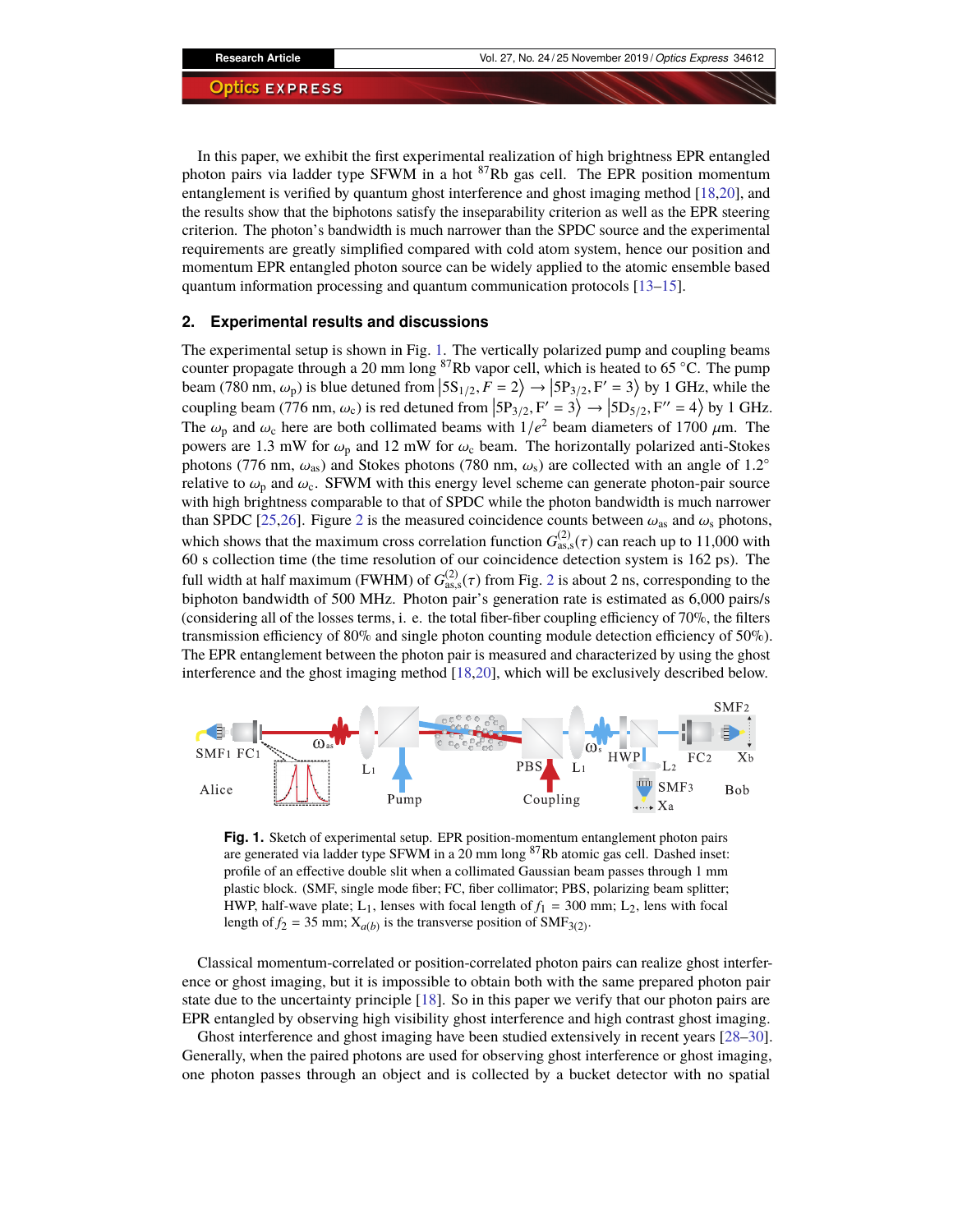

<span id="page-2-0"></span>**Fig. 2.** The coincidence counts between  $\omega_{\text{as}}$  and  $\omega_{\text{s}}$  photons with 60 s collection time. The horizontal coordinate is the relative time delay between  $\omega_{\text{as}}$  and  $\omega_{\text{s}}$  photons and vertical coordinate is the cross correlation function  $G_{\text{as,s}}^{(2)}(\tau)$ .

resolution, while the other photon is recorded by another detector with spatial resolution in the near field or far field. Coincidence counts between this two detectors will reveal ghost imaging or ghost interference.

Before the experiment we align the optical path with a coherent Gaussian beam, which comes out from  $SMF_1$  and is collimated by  $FC_1$ . An opaque plastic block with 1 mm width is attached to the center of  $FC_1$ , which is equivalent to an effective double slit when the collimated Gaussian beam passes through it. A narrow vertical slit with 0.4 mm width attached to the center of  $FC_2$ and together with  $\text{SMF}_2$  are mounted on a translation stage (TS), which compose the ghost imaging measurement setup. The  $SMF<sub>3</sub>$  fixed on the other TS is used for ghost interference measurement. The center of the atomic vapor cell is located at the focus of the two lenses  $L_1$ .  $FC_1$ ,  $FC_2$  and  $L_2$  are also placed at the focus of the lenses  $L_1$ . Hence these two  $L_1$  can form a  $4-f$ system and the double slit can be imaged from  $FC_1$  to the positions of  $FC_2$  and  $L_2$ . So if the optical path is aligned well, a clear classical image of the double slit can be obtained by scanning the ghost imaging measurement setup. We record the relative intensity collected by  $\text{SMF}_2$  against the transverse position of the ghost imaging measurement setup, as shown inside the dashed label in Fig. [1](#page-1-0) with black dots. The red line is the theoretical curve from the product of the opaque plastic block and Gaussian envelope, which clearly reveals a profile of double slit. Also, a double slit interference pattern should be observed by scanning the  $\text{SMF}_3$  at the focus of  $\text{L}_2$ .

After this step we start on the ghost interference and ghost imaging measurement. The  $\omega_p$  and  $\omega_c$  beams here are both collimated with  $1/e^2$  diameters of 1700  $\mu$ m.  $\omega_{as}$  photons are collected by EC, after passing through the block and coupled into the fixed SME, on Alice's side while by  $FC_1$  after passing through the block and coupled into the fixed SMF<sub>1</sub> on Alice's side while  $\omega_s$  photons go to Bob's direction. A HWP and a PBS on Bob's side decide whether to conduct ghost interference (HWP at 45<sup>°</sup>) or ghost imaging (HWP at 0<sup>°</sup>) measurement. For the ghost interference experiment,  $\omega_s$  photons are coupled into SMF<sub>3</sub> which is scanned at the focus of  $L_2$ . The normalized coincidence counts between  $\omega_{\text{as}}$  and  $\omega_{\text{s}}$  photons are recorded against the transverse position  $X_a$  with 60 s collection time, as shown in Fig. [3\(](#page-3-0)a). The result shows a clear ghost interference pattern. For the ghost imaging measurement,  $\omega_{\rm as}$  photons are collected by SMF<sub>2</sub> and the normalized coincidence counts between  $\omega_{\text{as}}$  and  $\omega_{\text{s}}$  photons are recorded against the transverse position  $X_b$  with 80 s collection time, as shown in Fig. [3\(](#page-3-0)e). The ghost imaging result reveals the profile of the effective double slit. Observation of high visibility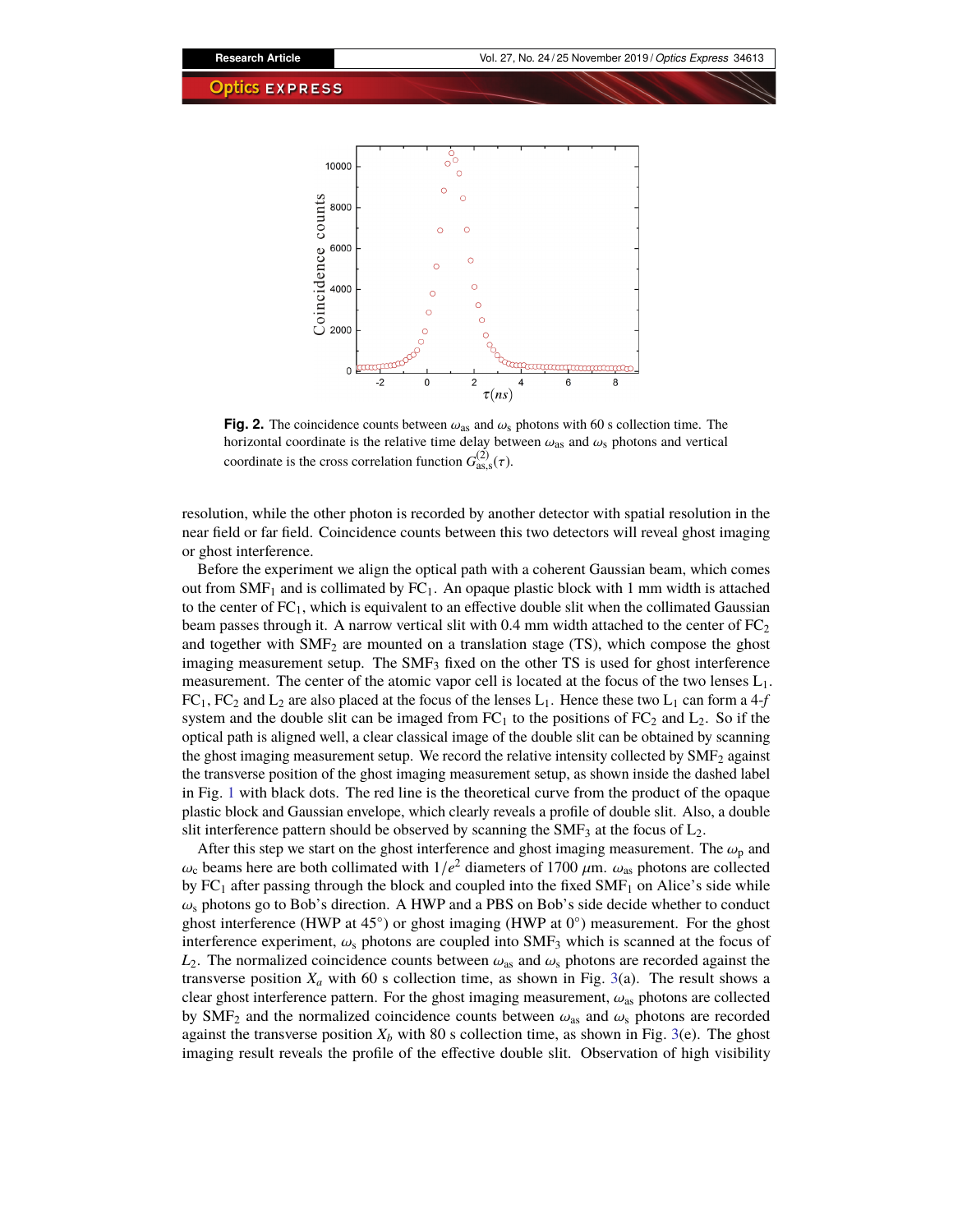ghost interference and high contrast ghost imaging confirms that our photon pairs are EPR position-momentum entangled.



<span id="page-3-0"></span>**Fig. 3.** Experimental results for ghost interference (a)-(d) and ghost imaging (e)-(h). The  $1/e^2$  pump beam diameter at the center of the vapor cell from (a)-(d) and (e)-(h) is 1700  $\mu$ m, 1000  $\mu$ m, 230  $\mu$ m respectively. Each point of the experimental data is accumulated 1000  $\mu$ m, 500  $\mu$ m, 330  $\mu$ m, respectively. Each point of the experimental data is accumulated of 60(80) s for the ghost interference (ghost imaging) measurement. The black dots are normalized coincidence counts after subtracting the uncorrelated noise while the red curves come from theoretical fitting.

Basically large pump beam size can guarantee high quality of EPR entanglement. But in real situations small experimental beam size is helpful for spatially filtering noise, increasing light intensity or for other purposes such as [\[32\]](#page-6-0). So we also check the influence of beam size on the EPR entanglement performance by changing the pump beam waist to 1700  $\mu$ m, 1000  $\mu$ m, 500  $\mu$ m and 330  $\mu$ m while fixing the coupling beam size at 1700  $\mu$ m. The results are shown in Fig. [3\(](#page-3-0)a)[–3\(](#page-3-0)d) and 3(e)–3(h) for ghost interference and ghost imaging respectively. From the results we can see that the quality of ghost interference and ghost imaging drops with the decrement of pump beam size, but all the results show clear ghost interference and ghost imaging patterns.

In the following we will compare the results with theoretical fitting. For the ghost interference and ghost imaging measurement, the normalized coincidence counts can be calculated by [\[20,](#page-5-7)[27\]](#page-5-17)

$$
G^{(2)}(\vec{X}_a) = \left| \int d\vec{\kappa}_s d\vec{\kappa}_{as} \tilde{\mathcal{E}}_+ \left( |\vec{\kappa}_+| \right) \tilde{\mathcal{E}}_- \left( |\vec{\kappa}_-| / 2 \right) \mathcal{T} \left( \frac{\lambda_{as} f_1}{2\pi} \vec{\kappa}_{as} \right) \exp \left( -i \frac{f_1}{f_2} \vec{\kappa}_s \cdot \vec{X}_a \right) \right|^2 \tag{1}
$$

$$
G^{(2)}(\vec{X}_b) = \left| \int d\vec{\kappa}_s d\vec{\kappa}_{as} \tilde{\mathcal{E}}_+ \left( |\vec{\kappa}_+| \right) \tilde{\mathcal{E}}_- \left( |\vec{\kappa}_-| / 2 \right) \mathcal{T} \left( \frac{\lambda_{as} f_1}{2\pi} \vec{\kappa}_{as} \right) \times \delta \left( \vec{\kappa}_s - \frac{\omega_s}{c f_1} \vec{X}_b \right) \right|^2 \tag{2}
$$

Here  $\tilde{\mathcal{E}}_{\pm}$  are Gaussian envelopes with standard deviations  $\sigma_{\pm}$ .  $\vec{\kappa}_{\pm} = \vec{\kappa}_{s} \pm \vec{\kappa}_{as}$  represent the wave vectors  $\mathcal{T}(\vec{X})$  is the object transfer function of the double slit vectors.  $\mathcal{T}(\vec{X}_o)$  is the object transfer function of the double slit.

In the ideal case, supposing the pump and coupling beams are plane waves such that  $\tilde{\mathcal{E}}_+ (\vert \vec{k}_\pm \vert) = \delta(\vec{k}_+)$  and  $\tilde{\mathcal{E}}_-(\vert \vec{k}_\pm \vert) = 1$ . Then  $G^{(2)}(\vec{X}_a)$  is simplified as  $\vert \tilde{\mathcal{T}}[(f_1/f_2) \vec{\rho}_b] \vert^2$ , which is the Fourier transform of the object transfer function and exhibits an interf the Fourier transform of the object transfer function and exhibits an interference envelop. While  $G^{(2)}(\vec{X}_b)$  is proportional to  $|\mathcal{T}(-\vec{X}_b)|^2$  and reveals the shape of the double slit. But under the real experimental conditions, pump beam waist has finite size such that  $\tilde{E}_+(|\vec{k}_+|) \tilde{E}_-(|\vec{k}_-|/2) \neq \delta(\vec{k}_+)$ .<br>Hence the ghost interference and ghost imaging results, which depend on  $\sigma$ , and  $\sigma$ , will suffer Hence the ghost interference and ghost imaging results, which depend on  $\sigma_+$  and  $\sigma_-$ , will suffer deviations from the ideal cases. Thus the values of  $\sigma_{+}$  and  $\sigma_{-}$  can be obtained by fitting the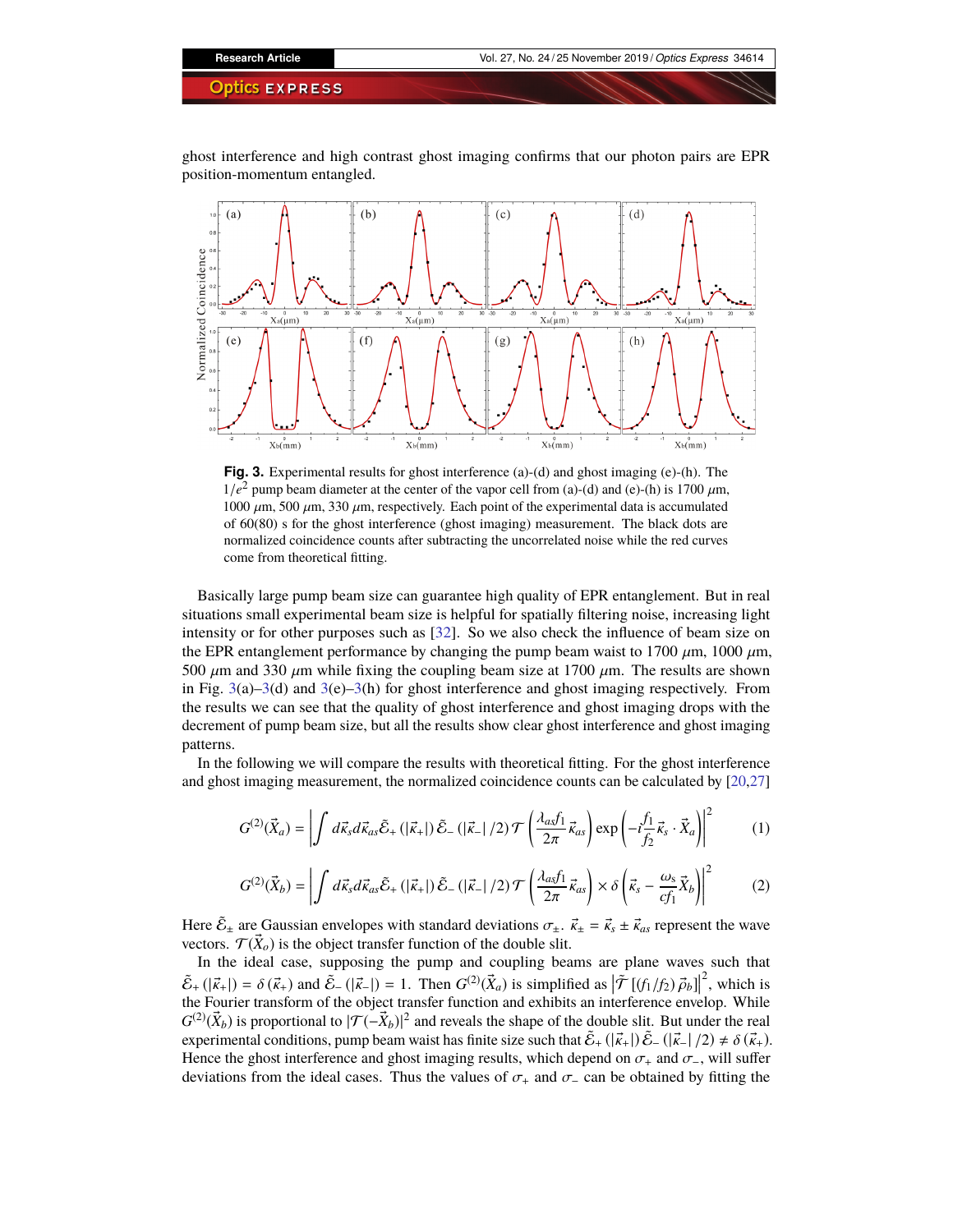coincidence envelops of the non-ideal ghost interference and ghost imaging with theory. Then √ the uncertainty of the total momentum sum  $\Delta p_+ = \Delta (\vec{p}_s + \vec{p}_{as}) = \hbar \sigma_+ / \sqrt{2}$  and the uncertainty of the position difference  $\Delta x = \Delta (\vec{x} - \vec{x}) = \sigma_-^{-1} / \sqrt{2}$  can be calculated correspondingly the position difference  $\Delta x = \Delta(\vec{x}_{as} - \vec{x}_s) = \sigma^{-1}/\sqrt{2}$  can be calculated correspondingly.<br>The ideal EPR-entangled photon pairs, such as  $\Delta x = \Delta(\vec{x} - \vec{x}) = 0$  and  $\Delta x = \Delta(\vec{p})$ .

The ideal EPR-entangled photon pairs, such as  $\Delta x_ - = \Delta (\vec{x}_{as} - \vec{x}_s) = 0$  and  $\Delta p_ + = \Delta (\vec{p}_s + \vec{p}_{as}) = 0$ 0, are impossible to be obtained under real experimental conditions. Basically, biphotons are EPR entangled if they satisfy the inseparability criterion

$$
\left\langle (\Delta x_{-})^2 \right\rangle \left\langle (\Delta p_{+})^2 \right\rangle < \hbar^2
$$
 (3)

Another striker criterion to judge whether the EPR paradox occurs is the EPR steering criterion

$$
\left\langle (\Delta x_{-})^2 \right\rangle \left\langle (\Delta p_{+})^2 \right\rangle < \hbar^2 / 4 \tag{4}
$$

Quantum correlations can be classified into different regimes by this two criterions, as has been shown in [\[31\]](#page-6-1).

By fitting experimental data in Fig.  $3(a) - 3(h)$  $3(a) - 3(h)$  with the theory we can obtain the corresponding values of  $\langle (\Delta x_-)^2 \rangle \langle (\Delta p_+)^2 \rangle$ , which are shown in Table [1.](#page-4-0) From Table [1,](#page-1-1) we can see that with the decrease of pump beam size,  $\langle (\Delta x_{-})^2 \rangle \langle (\Delta p_{+})^2 \rangle$  in unit of  $\hbar^2$  declines both in the ghost interference and ghost imaging cases. But all the results satisfy the inseparability criterion in Eq. (3) as well as the EPR steering criterion in Eq. (4). This confirms that the photon pairs generated by SFWM in the hot atomic vapor cell are EPR position-momentum entangled. The outcomes also show that under certain focused pump beam size, EPR position-momentum entanglement still exists. This property can be combined with [\[32\]](#page-6-0) to generate versatile photon pairs.

Pump size  $(\mu m)$  1700 1000 500 500 330 Ghost interference  $0.0011$  0.0069 0.0204 0.0232

# <span id="page-4-0"></span> $\textsf{Table 1.}~ \bigl\langle (\Delta \bm{z}_{-})^2\bigr\rangle \bigl\langle (\Delta \bm{\rho}_{+})^2\bigr\rangle$  in unit of  $\hbar^2$  with different pump beam size

Ghost imaging 0.0004 0.0016 0.0025 0.0077

#### **3. Conclusion**

In conclusion, we demonstrate a scheme to efficiently generate EPR position-momentum entangled photon pairs via ladder type SFWM in the hot vapor cell. The EPR entanglement between the photon pair is measured and characterized by using the ghost interference and the ghost imaging method. By fitting the experimental data with theory we show that our EPR entangled photon pair source satisfies the inseparability criterion as well as the EPR steering criterion. We also study the influence of pump beam size on the EPR entanglement properties. Such EPR entangled photon pair source can have high brightness comparable to that of SPDC while the photon bandwidth is much narrower than SPDC [\[25\]](#page-5-13). The system size and operating difficulty based on hot atoms are greatly simplified compared with cold atoms [\[20](#page-5-7)[,33\]](#page-6-2). Our EPR entangled photon pair source may have potential applications in quantum imaging, continuous-variable (CV) entanglement based quantum teleportation, quantum key distribution and light-atom interaction based quantum communication protocols. Besides, EPR entanglement can be combined with other degrees of freedom entanglement [\[34](#page-6-3)[–37\]](#page-6-4) to generate hyper-entanglement state, which may have broad applications in quantum information processing.

#### **Funding**

National Research Foundation of Korea (2019R1A2C3004812); National Natural Science Foundation of China (11534008, 11774286).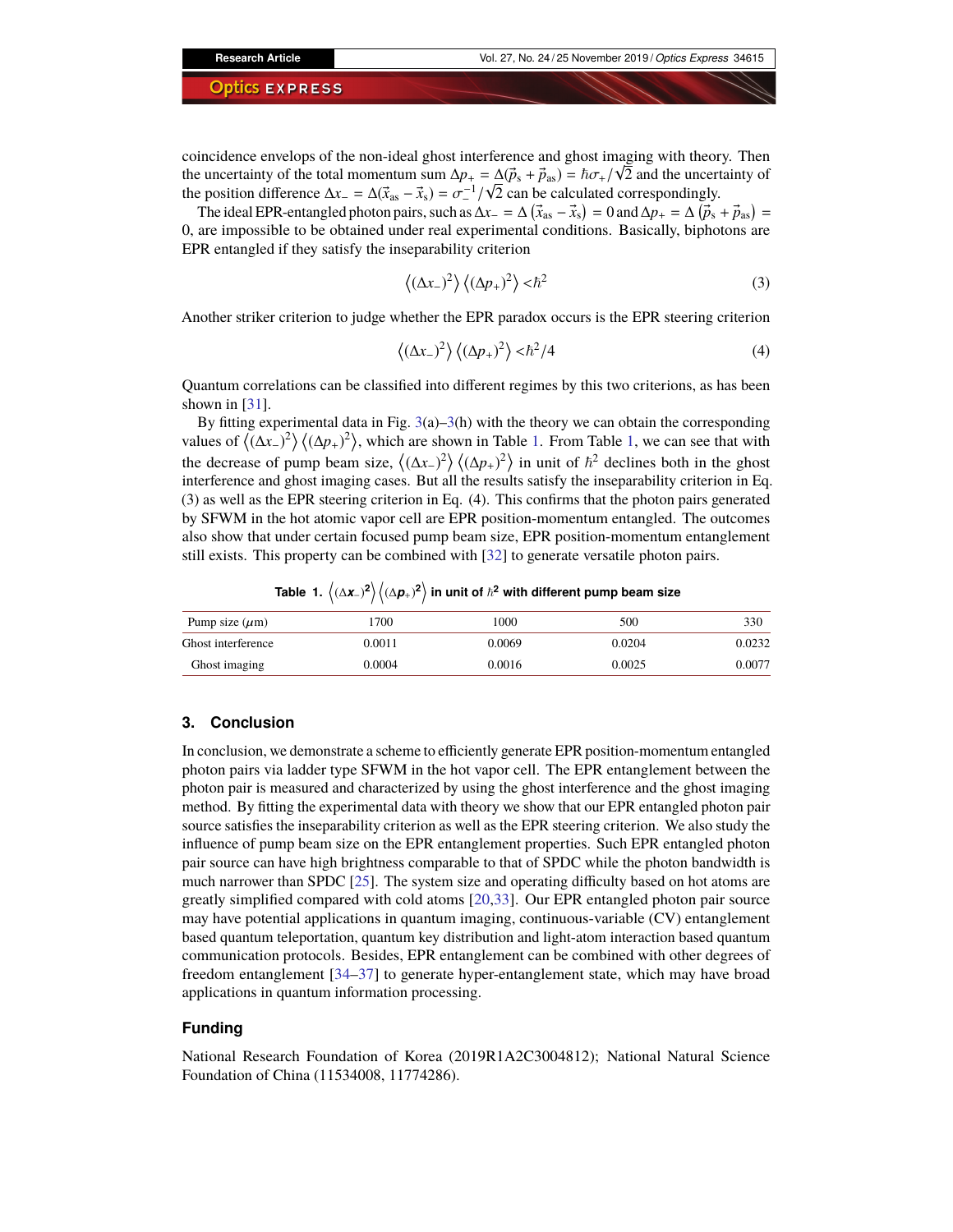#### **References**

- <span id="page-5-0"></span>1. A. Einstein, B. Podolsky, and N. Rosen, "Can Quantum-Mechanical Description of Physical Reality Be Considered Complete?" [Phys. Rev.](https://doi.org/10.1103/PhysRev.47.777) **47**(10), 777–780 (1935).
- <span id="page-5-1"></span>2. Z. Y. Ou, S. F. Pereira, H. J. Kimble, and K. C. Peng, "Realization of the Einstein-Podolsky-Rosen paradox for continuous variables," [Phys. Rev. Lett.](https://doi.org/10.1103/PhysRevLett.68.3663) **68**(25), 3663–3666 (1992).
- 3. W. P. Bowen, R. Schnabel, P. K. Lam, and T. C. Ralph, "Experimental characterization of continuous-variable entanglement," [Phys. Rev. A](https://doi.org/10.1103/PhysRevA.69.012304) **69**(1), 012304 (2004).
- 4. T. Eberle, V. Händchen, J. Duhme, T. Franz, R. F. Werner, and R. Schnabel, "Strong Einstein-Podolsky-Rosen entanglement from a single squeezed light source," [Phys. Rev. A](https://doi.org/10.1103/PhysRevA.83.052329) **83**(5), 052329 (2011).
- 5. A. M. Marino, R. C. Pooser, V. Boyer, and P. D. Lett, "Tunable delay of Einstein-Podolsky-Rosen entanglement," [Nature](https://doi.org/10.1038/nature07751) **457**(7231), 859–862 (2009).
- 6. J. Li, S.-Y. Zhu, and G. S. Agarwal, "Magnon-Photon-Phonon Entanglement in Cavity Magnomechanics," [Phys. Rev.](https://doi.org/10.1103/PhysRevLett.121.203601) [Lett.](https://doi.org/10.1103/PhysRevLett.121.203601) **121**(20), 203601 (2018).
- <span id="page-5-2"></span>7. Z. Zhang, M. O. Scully, and G. S. Agarwal, "Quantum entanglement between two magnon modes via Kerr nonlinearity driven far from equilibrium," [Phys. Rev. Research](https://doi.org/10.1103/PhysRevResearch.1.023021) **1**(2), 023021 (2019).
- <span id="page-5-3"></span>8. K. Wagner, J. Janousek, V. Delaubert, H. Zou, C. Harb, N. Treps, J. F. Morizur, P. K. Lam, and H. A. Bachor, "Entangling the Spatial Properties of Laser Beams," [Science](https://doi.org/10.1126/science.1159663) **321**(5888), 541–543 (2008).
- 9. G. Brida, M. Genovese, and I. Ruo Berchera, "Experimental realization of sub-shot-noise quantum imaging," [Nat.](https://doi.org/10.1038/nphoton.2010.29) [Photonics](https://doi.org/10.1038/nphoton.2010.29) **4**(4), 227–230 (2010).
- 10. T. Ono, R. Okamoto, and S. Takeuchi, "An entanglement-enhanced microscope," [Nat. Commun.](https://doi.org/10.1038/ncomms3426) **4**(1), 2426 (2013).
- 11. D. S. Tasca, R. M. Gomes, F. Toscano, P. H. Souto Ribeiro, and S. P. Walborn, "Continuous-variable quantum computation with spatial degrees of freedom of photons," [Phys. Rev. A](https://doi.org/10.1103/PhysRevA.83.052325) **83**(5), 052325 (2011).
- <span id="page-5-4"></span>12. M. D. Reid, P. D. Drummond, W. P. Bowen, E. G. Cavalcanti, P. K. Lam, H. A. Bachor, U. L. Andersen, and G. Leuchs, "The Einstein-Podolsky-Rosen paradox: From concepts to applications," [Rev. Mod. Phys.](https://doi.org/10.1103/RevModPhys.81.1727) **81**(4), 1727–1751 (2009).
- <span id="page-5-11"></span>13. M. Dabrowski, M. Parniak, and W. Wasilewski, "Einstein-Podolsky-Rosen paradox in a hybrid bipartite system," [Optica](https://doi.org/10.1364/OPTICA.4.000272) **4**(2), 272 (2017).
- 14. M. Dabrowski, M. Mazelanik, M. Parniak, A. Leszczyński, M. Lipka, and W. Wasilewski, "Certification of high-dimensional entanglement and Einstein-Podolsky-Rosen steering with cold atomic quantum memory," [Phys.](https://doi.org/10.1103/PhysRevA.98.042126) [Rev. A](https://doi.org/10.1103/PhysRevA.98.042126) **98**(4), 042126 (2018).
- <span id="page-5-12"></span>15. W. Zhang, M.-X. Dong, D.-S. Ding, S. Shi, K. Wang, S.-L. Liu, Z.-Y. Zhou, G.-C. Guo, and B.-S. Shi, "Einstein-Podolsky-Rosen entanglement between separated atomic ensembles," [Phys. Rev. A](https://doi.org/10.1103/PhysRevA.100.012347) **100**(1), 012347 (2019).
- <span id="page-5-5"></span>16. T. B. Pittman, Y. H. Shih, D. V. Strekalov, and A. V. Sergienko, "Optical imaging by means of two-photon quantum entanglement," [Phys. Rev. A](https://doi.org/10.1103/PhysRevA.52.R3429) **52**(5), R3429–R3432 (1995).
- 17. D. V. Strekalov, A. V. Sergienko, D. N. Klyshko, and Y. H. Shih, "Observation of Two-Photon "Ghost" Interference and Diffraction," [Phys. Rev. Lett.](https://doi.org/10.1103/PhysRevLett.74.3600) **74**(18), 3600–3603 (1995).
- <span id="page-5-10"></span>18. M. D'Angelo, Y.-H. Kim, S. P. Kulik, and Y. Shih, "Identifying entanglement using quantum ghost interference and imaging," [Phys. Rev. Lett.](https://doi.org/10.1103/PhysRevLett.92.233601) **92**(23), 233601 (2004).
- <span id="page-5-6"></span>19. J. C. Howell, R. S. Bennink, S. J. Bentley, and R. W. Boyd, "Realization of the Einstein-Podolsky-Rosen Paradox Using Momentum- and Position-Entangled Photons from Spontaneous Parametric Down Conversion," [Phys. Rev.](https://doi.org/10.1103/PhysRevLett.92.210403) [Lett.](https://doi.org/10.1103/PhysRevLett.92.210403) **92**(21), 210403 (2004).
- <span id="page-5-7"></span>20. J.-C. Lee, K.-K. Park, T.-M. Zhao, and Y.-H. Kim, "Einstein-Podolsky-Rosen Entanglement of Narrow-Band Photons from Cold Atoms," [Phys. Rev. Lett.](https://doi.org/10.1103/PhysRevLett.117.250501) **117**(25), 250501 (2016).
- <span id="page-5-8"></span>21. D.-S. Ding, Z.-Y. Zhou, B.-S. Shi, X.-B. Zou, and G.-C. Guo, "Generation of non-classical correlated photon pairs via a ladder-type atomic configuration: theory and experiment," [Opt. Express](https://doi.org/10.1364/OE.20.011433) **20**(10), 11433 (2012).
- 22. C. Shu, P. Chen, T. K. A. Chow, L. Zhu, Y. Xiao, M. M. T. Loy, and S. Du, "Subnatural-linewidth biphotons from a Doppler-broadened hot atomic vapor cell," [Nat. Commun.](https://doi.org/10.1038/ncomms12783) **7**(1), 12783 (2016).
- 23. L. Podhora, P. Obšil, I. Straka, M. Ježek, and L. Slodička, "Nonclassical photon pairs from warm atomic vapor using a single driving laser," [Opt. Express](https://doi.org/10.1364/OE.25.031230) **25**(25), 31230 (2017).
- <span id="page-5-9"></span>24. C. Wang, Y. Gu, Y. Yu, D. Wei, P. Zhang, H. Gao, and F. Li, "Efficient generation of non-classical photon pairs in a hot atomic ensemble," [Chin. Opt. Lett.](https://doi.org/10.3788/COL201816.082701) **16**(8), 082701 (2018).
- <span id="page-5-13"></span>25. Y.-S. Lee, S. M. Lee, H. Kim, and H. S. Moon, "Highly bright photon-pair generation in Doppler-broadened ladder-type atomic system," [Opt. Express](https://doi.org/10.1364/OE.24.028083) **24**(24), 28083 (2016).
- <span id="page-5-14"></span>26. J. Park, T. Jeong, H. Kim, and H. S. Moon, "Time-Energy Entangled Photon Pairs from Doppler-Broadened Atomic Ensemble via Collective Two-Photon Coherence," [Phys. Rev. Lett.](https://doi.org/10.1103/PhysRevLett.121.263601) **121**(26), 263601 (2018).
- <span id="page-5-17"></span>27. M. D'Angelo, A. Valencia, M. H. Rubin, and Y. Shih, "Resolution of quantum and classical ghost imaging," [Phys.](https://doi.org/10.1103/PhysRevA.72.013810) [Rev. A](https://doi.org/10.1103/PhysRevA.72.013810) **72**(1), 013810 (2005).
- <span id="page-5-15"></span>28. Y. Yu, C. Wang, J. Liu, J. Wang, M. Cao, D. Wei, H. Gao, and F. Li, "Ghost imaging with different frequencies through non-degenerated four-wave mixing," [Opt. Express](https://doi.org/10.1364/OE.24.018290) **24**(16), 18290 (2016).
- 29. D.-S. Ding, Z.-Y. Zhou, B.-S. Shi, X.-B. Zou, and G.-C. Guo, "Two-color ghost interference with photon pairs generated in hot atoms," [AIP Adv.](https://doi.org/10.1063/1.4754857) **2**(3), 032177 (2012).
- <span id="page-5-16"></span>30. D.-G. Im, Y. Kim, and Y.-H. Kim, "Periodic revival of frustrated two-photon creation via interference," [Opt. Express](https://doi.org/10.1364/OE.27.007593) **27**(5), 7593 (2019).